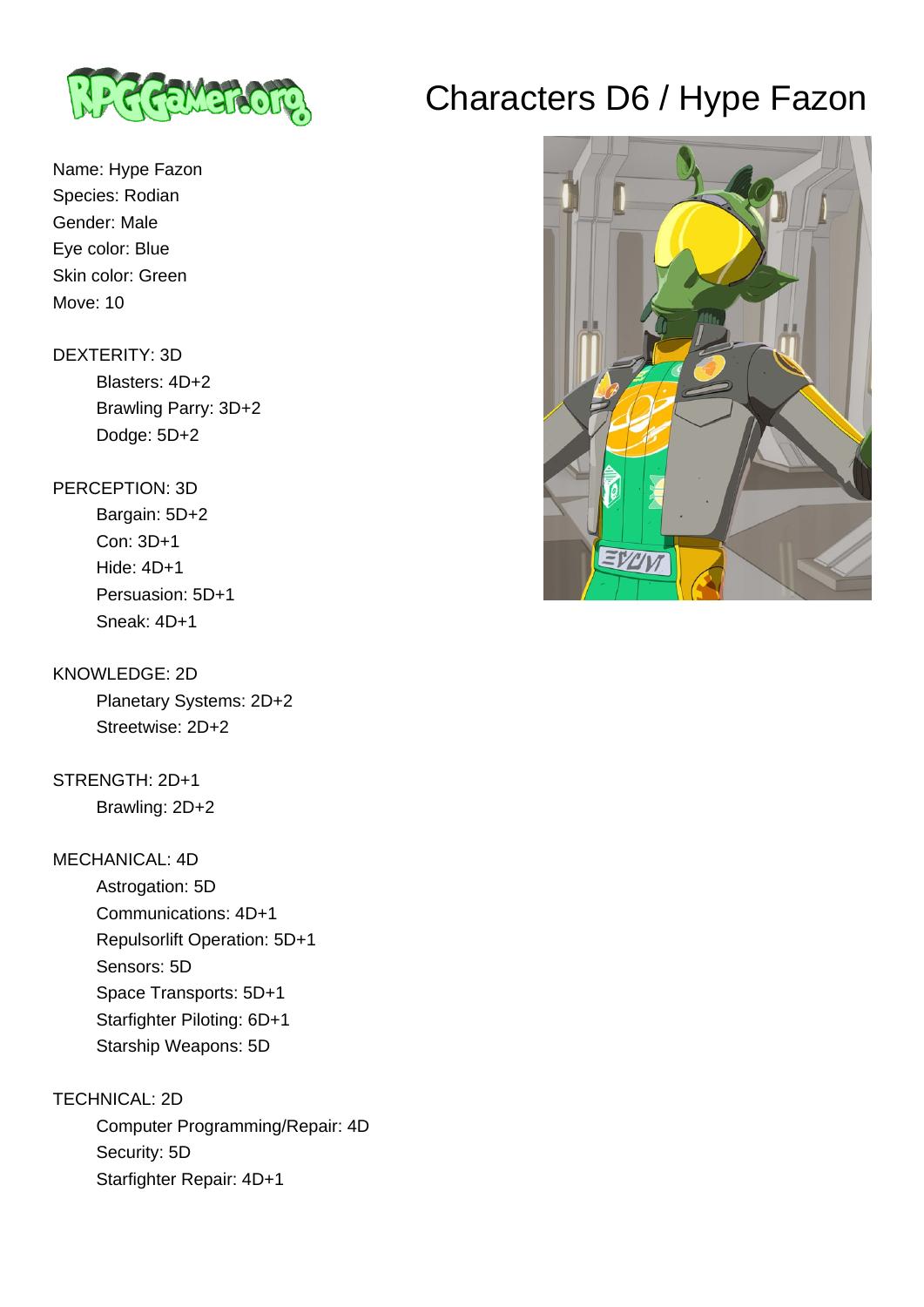EQUIPMENT CREDITS - 3400 Flight Suit, Commlink, Datapad, Red Ace Racer

FORCE SENSITIVE - N FORCE POINTS 3 DARK SIDE POINTS 0 CHARACTER POINTS 7

Description: Hype Fazon was a Rodian male pilot who served with Ace Squadron, a team of highly skilled starfighter pilots tasked with the defense of the Colossus refueling station during the era of the New Republic. Operating under the callsign "Ace One", Fazon piloted the starship Green Ace $\hat{\bf z}$ e"an extravagant ship designed for speed and maximum maneuverability.

In addition, the Aces participated in the station's racing competitions, with Fazon developing his reputation as the squadron's top racer. His exceptional piloting skills attracted the attention of many highend sponsors whose logos Fazon added to his ship's hull in return for their patronage. As his fame increased, Fazon also became known for his pomposity, bravado, and enormous ego.

In the years following the Galactic Civil War, Hype Fazon resided on the ocean planet Castilon in the galaxy's Outer Rim Territories. During the era of the New Republic, Fazon became known as one of the most talented pilots on the Colossus, a large refueling station located on Castilon. In his early days on the Colossus, he was friends with fellow racer Tamara Ryvora. However, they fell out of contact after Fazon earned a place in Ace Squadron, a group of the best pilots on the platform. As the leader of the Aces, he had the callsign "Ace One". In addition, his personal starfighter was designated Green Ace due to its appearance and affiliation. Together, the Aces flew defense for the Colossus, and therefore, protected the platform from various threats to its security.

Like his teammates, Fazon competed in the Colossus' racing tournaments, which became the source of his fame. In time he became known as Ace Squadron's top racer, by 34 ABY he had not lost a race in two years. As his popularity increased, Fazon acquired the patronage of numerous high-end sponsorsâ€"including Aunt Z's Tavern and the Office of Acquisitions - a fact which Fazon advertised by covering his starship in their logos. As an Ace, he also participated in supply missions escorting in freighters. However, he refused to participate in any such missions involving the First Order.

During an attack by Kragan Gorr and his gang, Fazon joined fellow Aces Freya Fenris, Torra Doza and Bo Keevil in fighting the pirates off. Some time afterwards, as the Colossus was experiencing a power outage due to a fuel shortage, Fenris, Keevil and Griff Halloran went on a supply mission to escort in a fuel freighter belonging to the First Order. Fazon, as he usually did during missions involving them, instead went down to Aunt Z's Tavern, where he encountered Kazuda Xiono of Team Fireball, a colleague of his old friend Ryvora. Xiono, who was secretly a spy for the Resistance, had heard that Captain Imanuel Doza might be working for the First Order and was trying to figure out a way into Doza Tower, location of the Aces Lounge. Fazon spotted Ryvora sitting at Team Fireball's booth, but didn't get a chance to approach her.